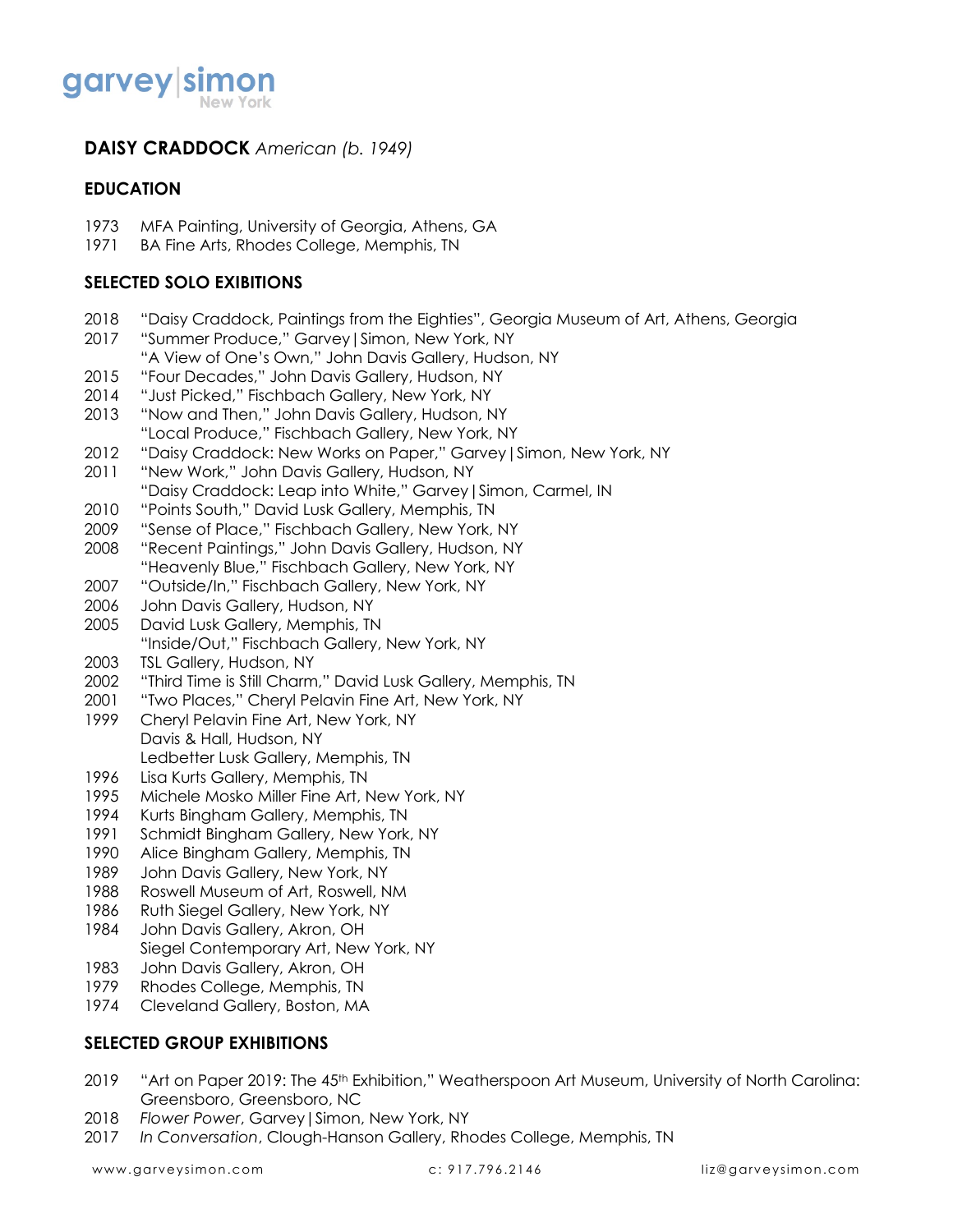

"Beyond the Gift of Time, RAIR @ 50," Roswell Museum and Art Center, October 2107 - April 2018

- 2016 "Winter Show," Garvey|Simon, New York, NY
- 2015 "Objects of Interest: Recent Acquisitions for the Permanent Collection," Ogden Museum, New Orleans, LA
- 2014 *46th Collector's Show*, Arkansas Arts Center, New York, NY
- 2014 *F*ê*te de la Nature*, Garvey Simon Art Access, New York, NY *Gone Fisching*, Fischbach Gallery, New York, NY *110 in the Shade*, Fischbach Gallery, New York, NY
- 2013 *Greetings From Paradise*, Fischback Gallery, New York, NY
- 2012 *Country Living*, Fischbach Gallery, New York, NY
- *Summer in the City*, Fischbach Gallery, New York, NY
- 2011 *Wallflowers*, Fischbach Gallery, New York, NY *Resonance and Wonder: Curatorial Reflections,* Roswell Museum and Art Center, Roswell, NM *As We See It,* Garvey Simon Art Access, Carmel, IN *Shine,* Fischbach Gallery, New York, NY *September Group Show,* John Davis Gallery, Hudson, NY
- 2010 *Night & Day*, Fischbach Gallery, New York, NY
- 2009 *Price is Right,* David Lusk Gallery, Memphis, TN
- 2008 *Say it with Flowers,* Fischbach Gallery, New York, NY *Transmitting from the Third Planet from the Center of the Universe,* Fischbach Gallery, New York, NY
- 2007 *Roswell Artist-in-Residence 40th Anniversary Exhibition,* Roswell Museum and Art Center, Roswell, NM
	- *The Flag Project*, Rubin Museum of Art, New York, NY
- 2006 *Chelsea Classic,* Fischbach Gallery, New York, NY
- 2005 *Got Fisch,* Fischbach Gallery, New York, NY
- 2004 *The Flag Project*, Rubin Museum of Art, New York, NY *Group Show Summer 2004*, John Davis Gallery, New York, NY *Art in Embassies Program*, Damascus, Syria
- 2003 *Invitational Exhibition*, Christian Brothers University, Memphis, TN *The Gift of Time, 1967 - 2003*, curated by Donald Anderson, Roswell Museum and Art Center, Roswell, NM
- 2002 *25th Anniversary Selections Exhibition,* The Drawing Center, New York, NY *Natural America*, Art in the Embassies Program, St. Petersburg, Russia *Group Exhibition,* curated by John Davis, Time & Space Limited, Hudson, NY
- 1998 *Spring Group Show*, Cheryl Pelavin Fine Art, New York, NY *Souvenir de Normandy*, Forbes Gallery, New York, NY *Group Show,* Davis & Hall, Hudson, NY
- 1997 *Interpretations of the Colorado Landscape,* Forbes Gallery, New York, NY *Selected Landscapes,* Lisa Kurts Gallery, Memphis, TN
- 1996 *A Gift of Vision: The William A. and Susan S. Small Collection*, Tucson Museum of Art, Tucson, AZ
- 1995 *The Nature of Landscape,* curated by Lester Kane, The Gallery at Hastings-on-Hudson, NY *Separate Visions, Daisy Craddock and Biff Elrod,* The New Gallery, University of Miami, Miami, FL
- 1994 *Small Scale/Grand Gestures*, Kurts Bingham Gallery, Memphis, TN
- 1993 *Celebration,* G.W. Einstein Gallery, New York, NY
- *Landscape 1993*, Marguerite Oestricher Fine Arts, New Orleans, LA 1992 *Benefit Exhibition,* S. Bitter Larkin Gallery, New York, NY
- *Art for Art's Sake: A Celebration*, Jersey City Museum, Jersey City, NJ *150 x 150,* Rosa Esman Gallery, OIA Benefit, New York, NY
- 1990 *For the Preservation of Nature: The Artist's Response*, Lake Charles Memorial Hospital, Lake Charles, LA; traveling to Alice Bingham Gallery, Memphis, TN; and Schmidt Bingham Gallery, New York, NY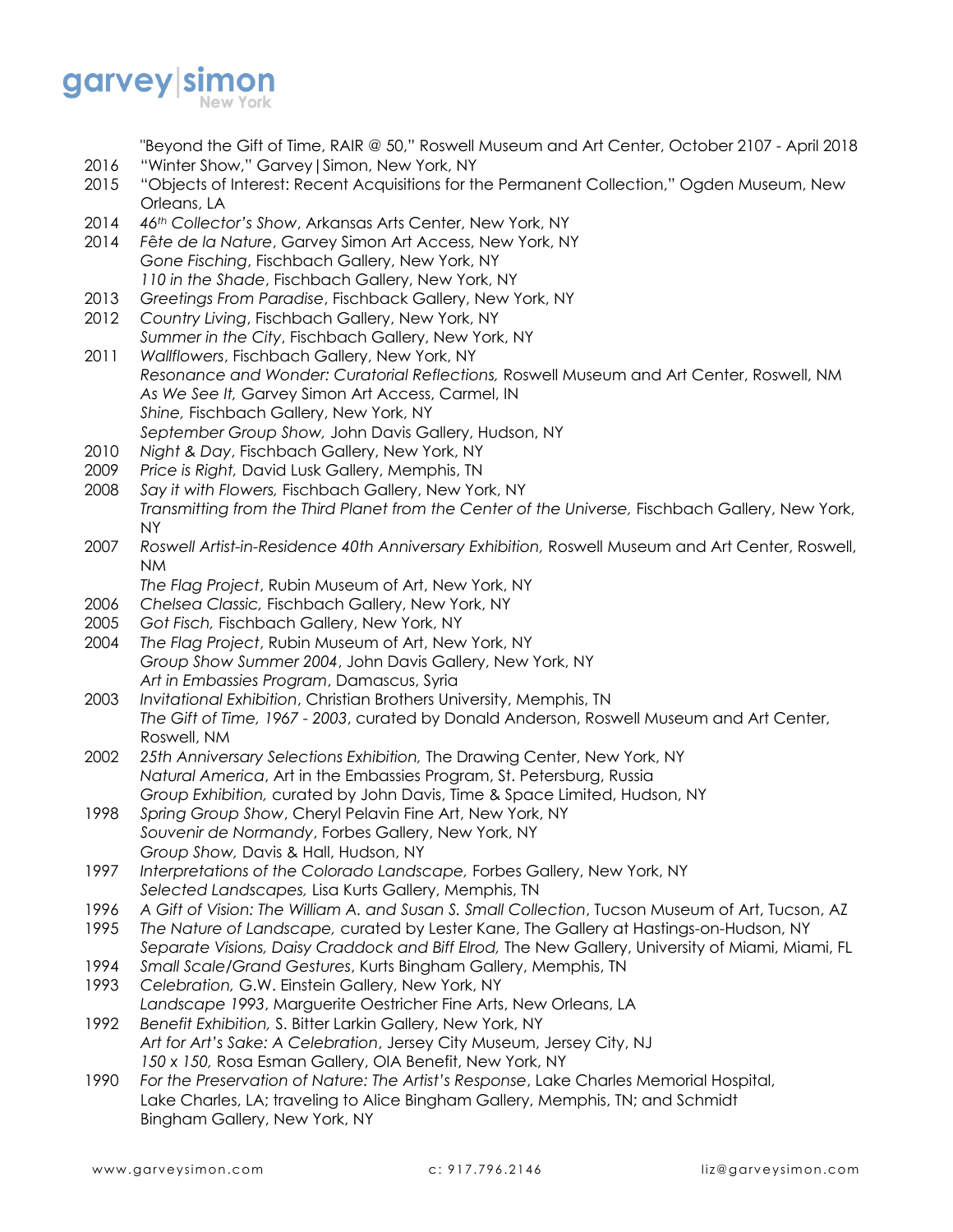# garvey simon

| 1989<br>1988 | 25th Art on Paper Exhibition, Weatherspoon Art Gallery, University of North Carolina at       |
|--------------|-----------------------------------------------------------------------------------------------|
|              | Greensboro                                                                                    |
|              | The Landscape of the Spirit, Bruce Museum, Greenwich, CT; traveling to Maxwell, Davidson, New |
|              | York, NY<br>Homecoming: New York to Memphis, Alice Bingham Gallery, Memphis, TN               |
|              |                                                                                               |
|              | Daisy Craddock and Ken Greenleaf, John Davis Gallery, NY                                      |
|              | Group Exhibition, Members Gallery, Albright-Knox Gallery, Buffalo, NY                         |
|              | 24th Art on Paper Exhibition, Weatherspoon Art Gallery, University of North Carolina at       |
|              | Greensboro, NC                                                                                |
|              | Landscapes, Jersey City Museum, Jersey City, NJ                                               |
|              | Downtown Perspectives, Adelphi University Manhattan Center Gallery, New York, NY              |
|              | Group Exhibition, John Davis Gallery, New York, NY                                            |
| 1987         | Selections from the Met-Life Collection, Met-Life Gallery, New York, NY                       |
|              | Review/Preview, Ruth Siegel Ltd., New York, NY                                                |
|              | Night Light/Night Life, Sherry French Gallery, New York, NY                                   |
|              | Landscapes: Real and Imagined, The Squibb Gallery, Princeton, NJ                              |
| 1986         | Square and, Ruth Siegel Ltd., New York, NY                                                    |
|              | Night Landscapes, Schriber/Cutler Inc., New York, NY                                          |
|              | Summer 1986: A Changing Exhibition of Recent work, Ruth Siegel Ltd., New York, NY             |
|              | The Transforming Landscape, Henry Street Settlement, New York, NY                             |
| 1985         | Harvest, Ruth Siegel Ltd., New York, NY                                                       |
|              | Fifth Anniversary Group Exhibition, John Davis Gallery, Akron, OH                             |
|              | Nocturnal Images, The Paine Art Center & Arboretum, Oshkosh, WI                               |
|              | Artists Choosing Artists, Artist's Choice Museum, New York, NY                                |
|              | Contemporary Works on Paper, Frumkin & Struve Gallery, Chicago, IL                            |
| 1984         | 24 x 24 x 24, Ruth Siegel Gallery Ltd., New York, NY                                          |
|              | Salvo, Ruth Siegel Gallery Ltd., New York, NY                                                 |
|              | A New Look at American Landscape, Rahr-West Museum, Manitowoc, WI; Frumkin &                  |
|              | Struve Gallery, Chicago, IL; Turman Gallery, Indiana State University, Terre Haute, IN;       |
|              | National City Bank, Cleveland, OH; Merrill Lynch, Pierce, Fenner & Smith, Akron, OH           |
|              | The Elements of Weather in Art, Tweed Gallery, Plainfield, NJ                                 |
| 1983         | Selections 23, The Drawing Center, New York, NY                                               |
|              | John Davis Gallery, Akron, OH                                                                 |
| 1982         | John Davis Gallen, Almon, OH                                                                  |

- 1982 John Davis Gallery, Akron, OH
- 1974 Boston Center for the Arts, Boston, MA
- 1973 Georgia Museum of Art, Athens, GA Frankenberg-Guthrie Gallery, Athens, GA
- 1971 Clough-Hanson Gallery, Memphis, TN

# **SELECTED BIBLIOGRAPHY**

- 2018 Brainard, Carey, "Daisy Craddock", Praxis Interview Magazine, wybcx, Yale Radio, July 25, 2018. Deskins, Sally. "Daisy Craddock, Heavenly Blue: A Visual Essay," *Les Femmes Folles*, March 28, 2018.
- 2017 Strickland, Carol, "Daisy Craddock: Summer Produce," exhibition catalog, (illus.), Garvey|Simon, New York, NY, 2017.
	- Staff, "Daisy Craddock at Garvey Simon, New York," Blouinartinfo.com, June 22, 2017.
- 2015 Gomez, Edward, "Daisy Craddock's Pastel Drawings: If Landscapes Could Talk," Hyperallergic.com, Sept 26, 2015.
- 2012 Staff, "Collectors as Temporary Custodians," Plein Air Magazine, pp. 40 43 (illus.), June-July 2012.
- 2011 Gomez, Edward, "Creation and Conservation," Art & Antiques Magazine, pp. 70 - 79 (10 illus.), April 2011.

Staff, July Art Highlights, Roll Magazine, p. 43 (illus.), July 2011.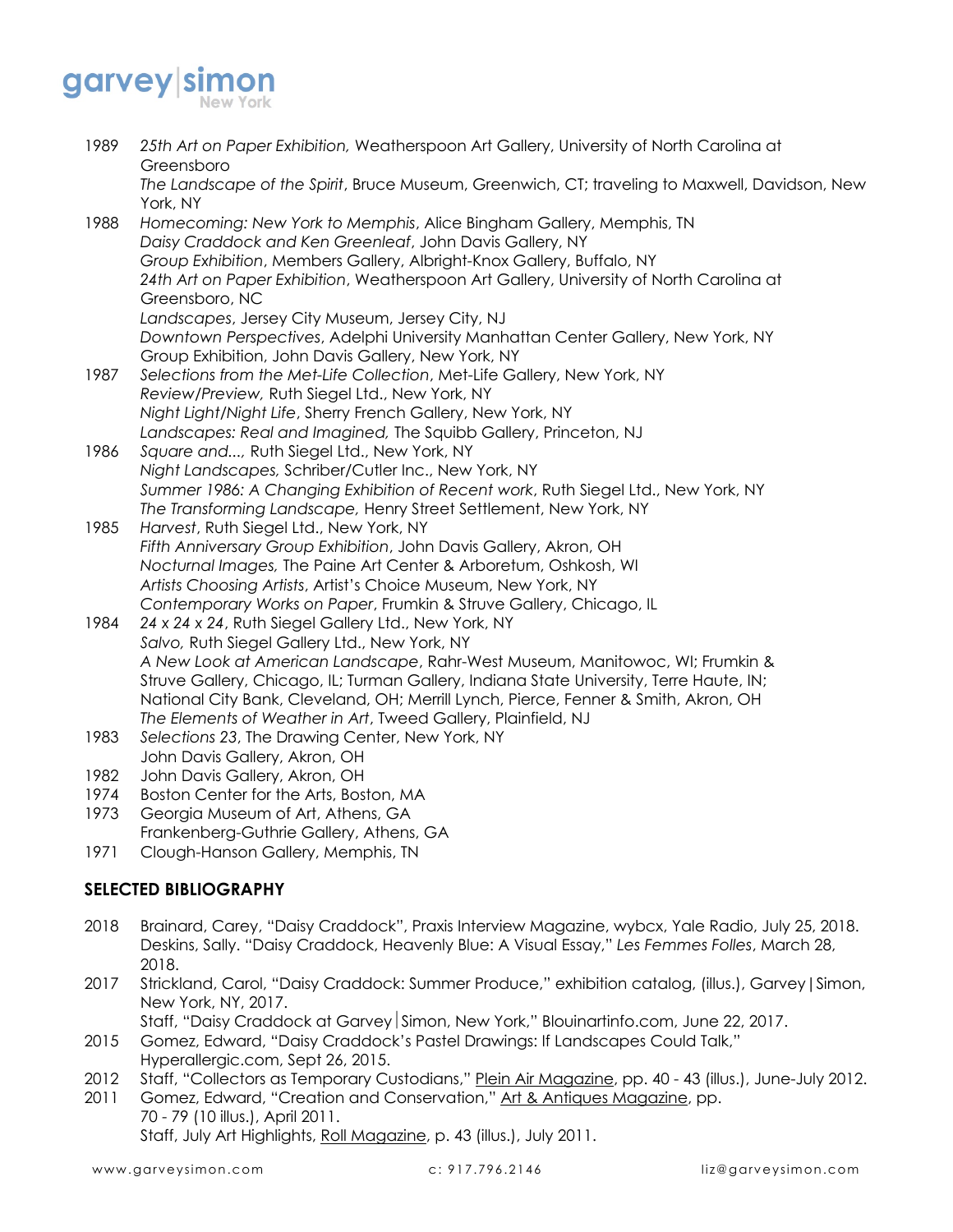

Staff, "Weekend's Best," The Indianapolis Star (illus.), January 13, 2011. Koeppel, Fredric, "Landscapes draw on memories of Mid-South," Commercial Appeal, GoMemphis.com, p.10 (2 illus.), January 8, 2010. Knowles, Carol, "Full Throttle," Memphis Flyer, (illus.) January 28, 2010. 2007 "Beyond a Gift of Time," Roswell Museum and Art Center, Roswell, NM, (exhibition catalogue) (illus.), 2007. 2006 "Abstracts on view at John Davis Gallery," Register-Star, Hudson-Catskill Newspapers, p. A12 (illus.), August 17, 2006. Staff Editorial, "Art, Summer Groups," The New York Sun, Section: Calendar, July 11, 2006. Gomez, Edward, "Daisy Craddock at Fischbach," Art in America, p.122 (illus.), January 2006. 2005 Koeppel, Fredric, "A Sense of the Timeless," Commercial Appeal, Memphis Playbook, p. 26 (2 illus.), October 21, 2005. 2004 Mayo, Marcia, Ed., United States Embassy Damascus, Art in Embassies Program, (exhibition catalogue), pp. 1, 8 (illus.), 2004. 2002 Hicks, Ed. "Higher Purpose, Daisy Craddock, Patton Wilson debut at David Lusk Gallery," Memphis Business Journal, City Life, p.1 (illus.), November 1-7, 2002. 2001 Johnson, Ken. "Daisy Craddock, Two Places," The New York Times, Weekend Section, October 19, 2001. 1999 Barton, Peter. "Works by Craddock Showing at Davis & Hall," Register-Star/Hudson Valley Newspapers, Aug 6, 1999. Elliott, Debra. "Art," The Commercial Appeal, Memphis, Nov 9, 1999. Gomez, Edward M. "Where Pluralism Rules," (4 illus.), Art& Antiques Magazine, Dec. 1999. 1998 Doherty, Stephen. "On Tour in Normandy," American Artist, April 1998, p.27; "Daisy Craddock, Oil Pastels on Location," p.46 (3 illus.). 1997 Doherty, Stephen. "Interpretations of the Colorado Landscape," American Artist, pp. 33-48, (3) illus.), January 1997. Yassin, Robert A. "A Gift of Vision: The William A. and Susan S. Small Collection," (exhibition catalogue), Tucson Museum of Art, Tucson, AZ. 1995 Raynor, Vivien. "One Man's Muted Landscapes and Those of 14 Other Artists," The New York Times, November 5, 1995. 1994 Phelps-Fredette, Suzanna. "Paintings, Photos Give Local Environs an Uncommon Eye," The Commercial Appeal, Jan 8, 1994. 1992 Brandow, Michael. "Sweet Charity," Art News, p. 1, May 1992. Hess, Elizabeth and Kimmelman, Michael. "Arts at Friends," (exhibition catalogue), S. Bitter Larkin Gallery, 1992. 1990 Anon., Memphis Business Journal, Memphis, TN, April 1990. Wolff, Theodore F. "How Nature Engages, Challenges, and Inspires Artists," The Christian Science Monitor, June 29, 1990. 1989 Zimmer, William. "The Spiritual Side of Art," The New York Times, Sunday April 2, 1989. Cullinan, Helen. "BP Gallery Features Diverse 'Unsafe' Artists," Cleveland Plain Dealer, September 25, 1989. Vazquez, Henry. "The Landscape of the Spirit," (exhibition catalogue), The Bruce Museum, 5-C, Greenwich, CT, 1989. 1988 Raynor, Vivien. "Landscapes, Old and New," The New York Times, p. 28, June 5, 1988. Koepell, Frederic. "Exhibit Proves Memphis Trained Artists Excel," The Commercial Appeal, p. J3, Oct 30, 1988. Howell, John. "Daisy Craddock's Second Sight," (exhibition catalogue), Roswell Museum and Art Center, Roswell, NM. 1987 Raynor, Vivien. "Real and Imagined Landscapes at the Squibb Gallery," The New York Times, February 22, 1987. Sinclaire, Estelle. "Landscapes: Real and Imagined," Princeton Packet, Princeton, NJ, (2 illus.), February 13, 1987. Henry, Gerrit. "Night Landscapes," Scheiber/Cutler, ArtNews, p. 179, January 1987.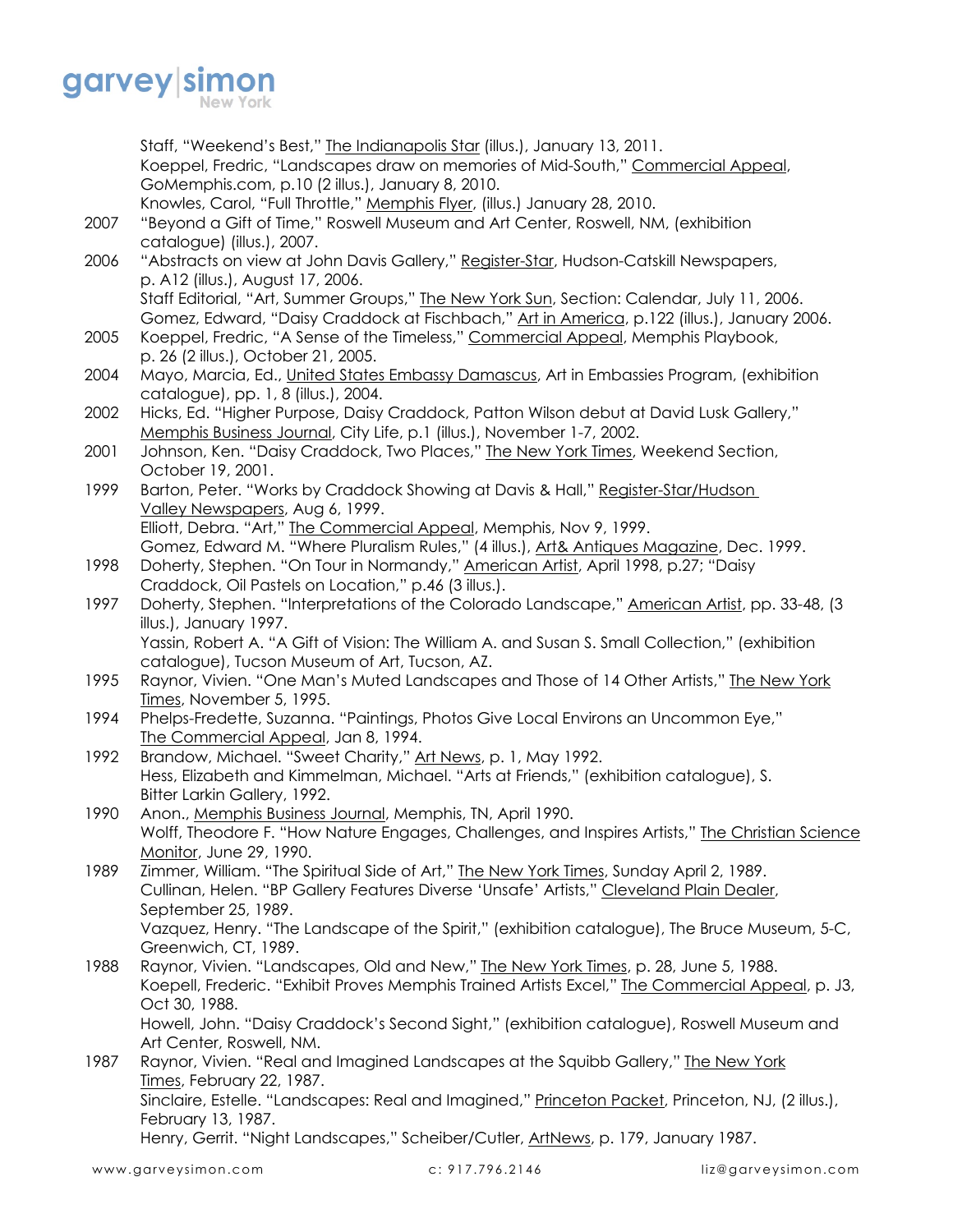

Anon., "Landscapes: Real and Imagined in Squibb Exhibit," The New Hope Gazette, New Hope, PA (illus.), January 22, 1987.

Klein, Ellen Lee. "Square And...," Arts Magazine, pp 108-109, February 1987.

- 1985 Harrington, Bev. "Nocturnal Images," (exhibition catalogue), The Paine Art Center and Arboretum, Oshkosh, WI, (illus.), 1985. Klein, Elle Lee. Arts Magazine, p. 39 (illus.), March 1985.
- 1984 Westfall, Stephen. "Daisy Craddock at Seigel Contemporary," Art in America, p. 215, Sept. 1984. Mathews, Margaret. "Landscape Painting at Night," American Artist, pp 66-71, Feb 1984.

# **BOOKS**

2007 McGarrell, Ann, *The Roswell Artist-in-Residence Program, An Anecdotal History*, Albuquerque, NM, University of New Mexico Press, pp. 124-126, ("Last Light", Pl.33). *The Flag Project: Contemporary Artists Celebrate the Opening of a New Museum*, Rubin Museum of Art, 2007, pp. 66, 172 (illus.).

### **GRANTS AND AWARDS**

- 2002 New York Foundation for the Arts, New York Arts Recovery Grant, New York, NY
- 1988 Artist in Residence Grant, Roswell Museum and Art Center, Roswell, NM

## **SELECTED MUSEUM COLLECTIONS**

Anderson Museum of American Art, Roswell, NM Georgia Museum of Art, Atlanta, GA Memphis Brooks Museum of Art, Memphis, TN Milwaukee Art Museum, Milwaukee, WI Montgomery Museum of Fine Arts, Montgomery, AL Newark Museum, Newark, NJ Ogden Museum of Art, New Orleans, LA Rhodes College, Memphis, TN Roswell Museum and Art Center, Roswell, NM Rubin Museum of Art, New York, NY Tucson Museum of Art, Tucson, AZ Weatherspoon Art Gallery, University of North Carolina at Greensboro, NC

## **SELECTED CORPORATE COLLECTIONS**

Arthur Andersen & Co., Chicago, IL Bancshares, Kansas City, MO Baer Marks & Upham, New York, NY Bank of Nagoya, New York, NY BP America, Cleveland, OH Cahill Gordon & Reindel, New York, NY Chemical Bank, New York, NY Equitable, New York, NY First Presbyterian Church, New York, NY First Tennessee Bank, Memphis, TN Forbes, Inc., New York, NY Harrah's, Memphis, TN J P Morgan, Los Angeles, CA, San Francisco, CA Memphis Country Club, Memphis, TN Metropolitan Life, New York, NY